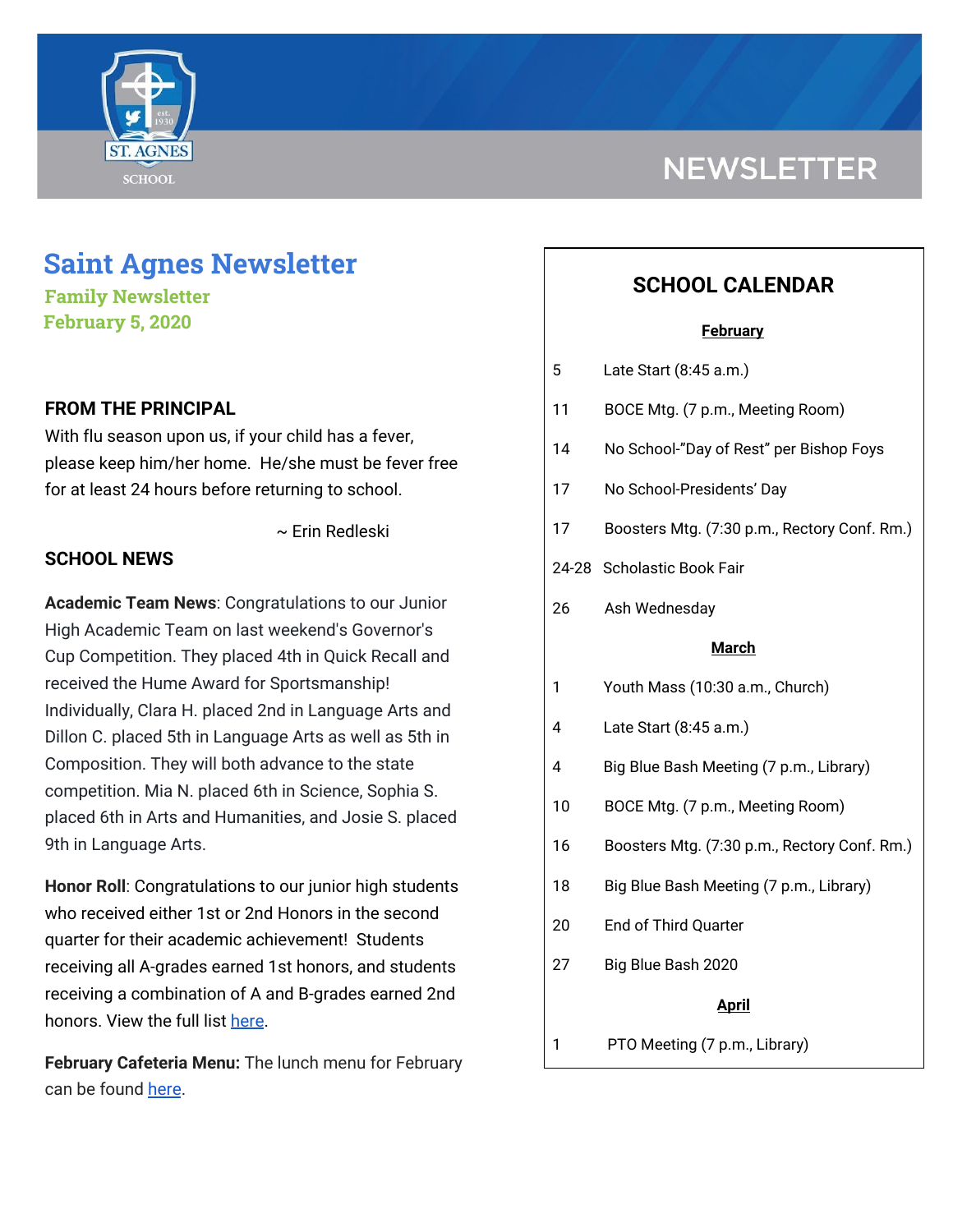#### **BOOSTERS NEWS**

**U6 Soccer Director Needed**: We are in need of a new U6 Soccer director in order to host this year's spring season. This only involves 1.5 hours of time on Sunday afternoons. Parents who want to team-up to be co-directors are welcome as well. Please reach out if you have interest or questions. Contact Tim McHugh at timemchugh@gmail.com or Rob Lynch RobLynch474@gmail.com. **This league needs a director to continue!**

**St. Agnes/Mike Moffit Wildcat Invitational Tournament:** This year marks the 29th year for the St. Agnes/Mike Moffit Wildcat Invitational Basketball tournament. The tournament will run *February 8th-23rd* with over *55 teams consisting of boys and girls grades 6-8,* throughout Greater Cincinnati. Games will be played in the St. Agnes gym on Wednesday through Sundays. The Tournament Committee and St. Agnes Boosters would like to invite all to come out and enjoy the fun, competitive action. St. Agnes is fielding boys and girls teams in each grade, so please come out and support your Wildcats! Gate fees will be \$3 for Adults, \$ 2 for Seniors, \$2 for Students (St. Agnes students are FREE), with a \$10 Family maximum. Concessions include candy, snacks, hotdogs, pizza, along with soft drinks and water. For further info and/or questions, contact Joshua Randolph at jlrandolph1@gmail.com

**Boys Volleyball League:** Registration deadline is February 7th. Boys volleyball is for grades 6-8 and takes place in March and April. Registration forms were sent home last week and can be returned through kidmail to Elliott Fieler 6M. The 6th grade league will be hosted at St. Joseph, Crescent Spring and the 7/8th grade league will be hosted at St. Agnes. All questions can be directed to Stephanie Fieler at 859-380-9645.

**St. Agnes Baseball Registration:** Registration deadline is February 9. St. Agnes offers T-ball, coach pitch, machine pitch and kid pitch baseball for all ages from boys and girls entering Kindergarten in 2020 to the 8th grade. Fees are held to a minimum (\$35 - \$90) and cover league fees, practice field maintenance and uniforms. Our Pre K - 1st grade season usually lasts from around April 1 through June 15 while 2nd grade and up lasts from around March 15 through June 30. Registration is on-line at: <http://tshq.bluesombrero.com/saintagnesboosters> If you have any questions before registering, please contact Paul Finke 859-814-4979 / paulf@willismusic.com.

**St. Agnes Track and Field Registration:** This team will provide K-4 athletes with a chance to compete in a variety of events in grade school track meets.The season will begin in early March and conclude in mid-May. There will be five meets this season at Cincinnati schools and we will be part of the Cincinnati Track Catholic Youth Organization. The \$50 fee includes all league fees and the required uniform. For full details, [click](https://school.saintagnes.com/wp-content/uploads/2020/01/2020-track-and-field-saint-agnes.pdf) here or register <https://tshq.bluesombrero.com/Default.aspx?tabid=2307427>[.](https://school.saintagnes.com/wp-content/uploads/2020/01/2020-st-agnes-track-and-field.pdf)

#### **Mission Statement of Saint Agnes School**

Saint Agnes School exists to provide excellence in Catholic education while inspiring and empowering our students to live the Gospel message of Jesus Christ. As compassionate and faithful Christians, we continue to pursue our spiritual journey, achieve our highest academic potential, and be stewards of the Catholic faith to others.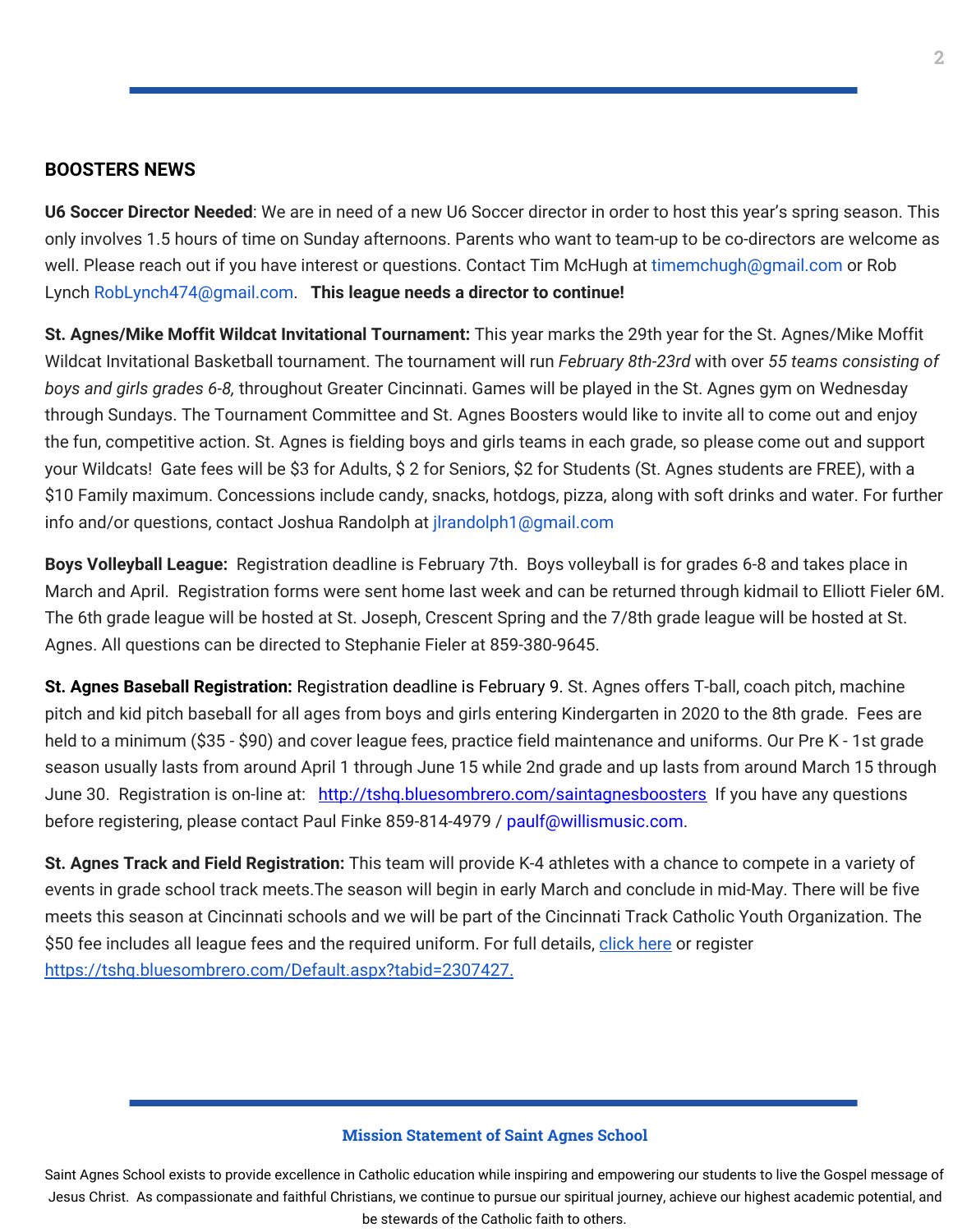**Spring Soccer Registration**: Registration is now open through Feb. 15 at midnight. Saint Agnes offers soccer for students ages 4-13. We have an "under-6 instructional program" for ages 4-6 with a combined practice and game on Sundays from 2-3 p.m. at Saint Agnes. Our "recreational U8 – U14 program" plays in the Northern Kentucky Soccer League (NKSL) and has weekday practices at Saint Agnes and Saturday games at various locations in Kenton Shirts are provided for the U6 program. Uniforms for the recreational program must be purchased during the registration process (if needed). Registration for both programs is now open at the Boosters website: <http://tshq.bluesombrero.com/saintagnesboosters> (Click on "Registration Info"). For questions about the recreational program, contact Tim McHugh at [timemchugh@gmail.com](mailto:timemchugh@gmail.com). For questions about the instructional U6 program, contact Rob Lynch at roblynch474@gmail.com

# **PTO NEWS**

**Saint Agnes Father/Daughter Dance:** Share a fun-filled Mardi Gras evening with your little girl! There will be Soundz by Simon, dancing, photographs, Whit's custard, and more. This event for grades K-8 will be on Saturday, February 22 from 7:00 - 10:00 p.m. in Murphy Hall. Donation: \$30 per family which may be sent via kid mail to Meg Koehl c/o Charley Koehl 4L. RSVP: <http://evite.me/VKY3jbJaTq> Hosts: Amy Lyons, Katie Rawe, Beth Moriarity, Julie Hopkins, Meg Koehl, Sarah Speed, Jill Nader and Heather Randolph

**Big Blue Bash Give-and-Get Party**: Join us on Wednesday Feb. 12th from 2:00 p.m. to 7:00 p.m. at Schultz & Sons Jewelers of Fort Mitchell for a St. Valentine's Give and-Get Party to benefit Saint Agnes Big Blue Bash. Celebrate your special someone! GIVE a bottle of wine/Champagne or a \$20 gift card and you GET 20% off your purchase that evening. Cookies, chocolate, roses, and bubbles will be provided. All donations go to the Saint Agnes Big Blue Bash celebrating 20 years!

**Big Blue Bash Silent Auction Donations**: The Big Blue Bash is currently collecting donations for our live and silent auctions. Examples include: liquor, gift cards, toys and games, tickets to events and shows, sports memorabilia, etc. We will be holding our annual Car Line Collection/Doughnuts for Donations event on Thursday, February 20 and Friday, February 21<sup>st</sup> in both the drop off and pick up car lines. Bring a donation for the Big Blue Bash and hand it in for a doughnut or cookie. This is a great way to re-gift those leftover Christmas gifts or any gift cards that are taking up space in your wallet! To make special arrangements to donate items to The Big Blue Bash please contact Bridget Weitzel, bmweitzel@fuse.net

**Big Blue Bash Raffle tickets**: Keep selling those raffle tickets! As of January 28th, 22 families have sold their 10 tickets. We will list the families in upcoming newsletters. Nola Lyons is still leading as the top seller. Visit [www.BBB2020.givesmart.com](http://www.bbb2020.givesmart.com/) to buy raffle tickets online. If you have any questions please reach out to the BigBlueBash at [saintagnesbigbluebash@gmail.com](mailto:saintagnesbigbluebash@gmail.com)

#### **Mission Statement of Saint Agnes School**

Saint Agnes School exists to provide excellence in Catholic education while inspiring and empowering our students to live the Gospel message of Jesus Christ. As compassionate and faithful Christians, we continue to pursue our spiritual journey, achieve our highest academic potential, and be stewards of the Catholic faith to others.